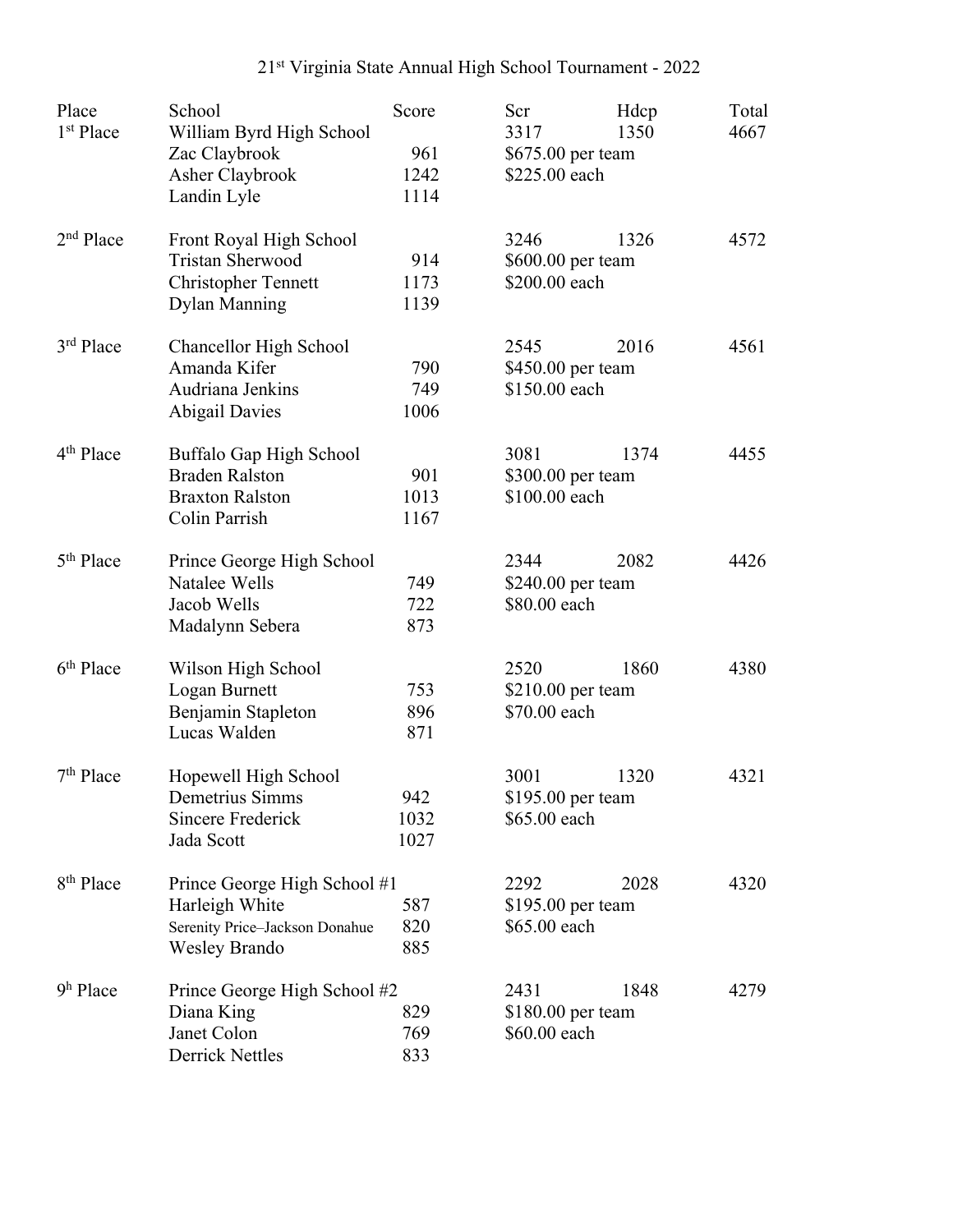| 10 <sup>th</sup> Place | Fort Defiance High School<br>Dylan Shiffett<br>1137 |      | 3082                               | 1194<br>\$180.00 per team |      |  |
|------------------------|-----------------------------------------------------|------|------------------------------------|---------------------------|------|--|
|                        | Jacob Horn                                          | 913  | \$60.00 each                       |                           |      |  |
|                        | Gunnar Cash                                         | 1032 |                                    |                           |      |  |
|                        |                                                     |      |                                    |                           |      |  |
| 11 <sup>th</sup> Place | William Fleming High School                         |      | 2708                               | 1566                      | 4274 |  |
|                        | <b>Alexander Palmer</b>                             | 994  | \$165.00 per team                  |                           |      |  |
|                        | <b>Charles Abare</b>                                | 961  | \$55.00 each                       |                           |      |  |
|                        | <b>Andrew Robertson</b>                             | 754  |                                    |                           |      |  |
|                        |                                                     |      |                                    | 1770                      |      |  |
| $12th$ Place           | Chancellor High School                              |      | 2501                               | 4271                      |      |  |
|                        | Isaac Tripp                                         | 743  | $$165.00$ per team                 |                           |      |  |
|                        | <b>Brenden Austin</b>                               | 971  | \$55.00 each                       |                           |      |  |
|                        | Rebecca Kifer                                       | 787  |                                    |                           |      |  |
| $13th$ Place           | Rockingham High School                              |      | 3163                               | 1074                      | 4237 |  |
|                        | Gregory Johnson                                     | 1006 | \$165.00 per team                  |                           |      |  |
|                        | Jeffrey Robinson                                    | 1016 | \$55.00 each                       |                           |      |  |
|                        | Levi Christian                                      | 1141 |                                    |                           |      |  |
|                        |                                                     |      |                                    |                           |      |  |
| 14 <sup>th</sup> Place | Prince George High School #3                        |      | 1996                               | 2238                      | 4234 |  |
|                        | Karma White                                         | 646  | \$165.00 per team                  |                           |      |  |
|                        | Kadence Cruz                                        | 507  | \$55.00 each                       |                           |      |  |
|                        | Antonio Williams                                    | 843  |                                    |                           |      |  |
|                        |                                                     |      |                                    |                           |      |  |
| 15 <sup>th</sup> Place | Christiansburg High School                          |      | 2486                               | 1470                      | 4242 |  |
|                        | Alwxis Snider                                       | 690  | $$165.00$ per team                 |                           |      |  |
|                        | Gordan Grisham                                      | 737  | \$55.00 each                       |                           |      |  |
|                        | <b>Bethany Cox</b>                                  | 1059 |                                    |                           |      |  |
| $16th$ Place           |                                                     |      | 2882                               |                           | 4208 |  |
|                        | Wilson High School                                  | 895  |                                    | 1326                      |      |  |
|                        | Shawn Lopez                                         | 975  | $$150.00$ per team<br>\$50.00 each |                           |      |  |
|                        | Rafael Godinez<br>Xavier Godinez                    | 1012 |                                    |                           |      |  |
|                        |                                                     |      |                                    |                           |      |  |
| $17th$ Place           | Matoaca High School                                 |      | 3032                               | 1170                      | 4202 |  |
|                        | Joshua Morales                                      | 1167 | \$150.00 per team                  |                           |      |  |
|                        | Corbin Strum                                        | 886  |                                    | \$50.00 each              |      |  |
|                        | Adonis Walker                                       | 979  |                                    |                           |      |  |
|                        |                                                     |      |                                    |                           |      |  |
| 18 <sup>th</sup> Place | Christiansburg High School                          |      | 3017                               | 11706                     | 4187 |  |
|                        | <b>Lucas Burton</b>                                 | 974  | \$150.00 per team                  |                           |      |  |
|                        | Koen Roush                                          | 980  | \$50.00 each                       |                           |      |  |
|                        | Coleman Saunders                                    | 1063 |                                    |                           |      |  |
| 19 <sup>th</sup> Place | Prince George High School                           |      | 3053                               | 1122                      | 4175 |  |
|                        | <b>Connor Brown</b>                                 | 995  | \$150.00 per team                  |                           |      |  |
|                        | Corbin Lawson                                       | 1068 | \$50.00 each                       |                           |      |  |
|                        | Zach Tanner                                         | 990  |                                    |                           |      |  |
|                        |                                                     |      |                                    |                           |      |  |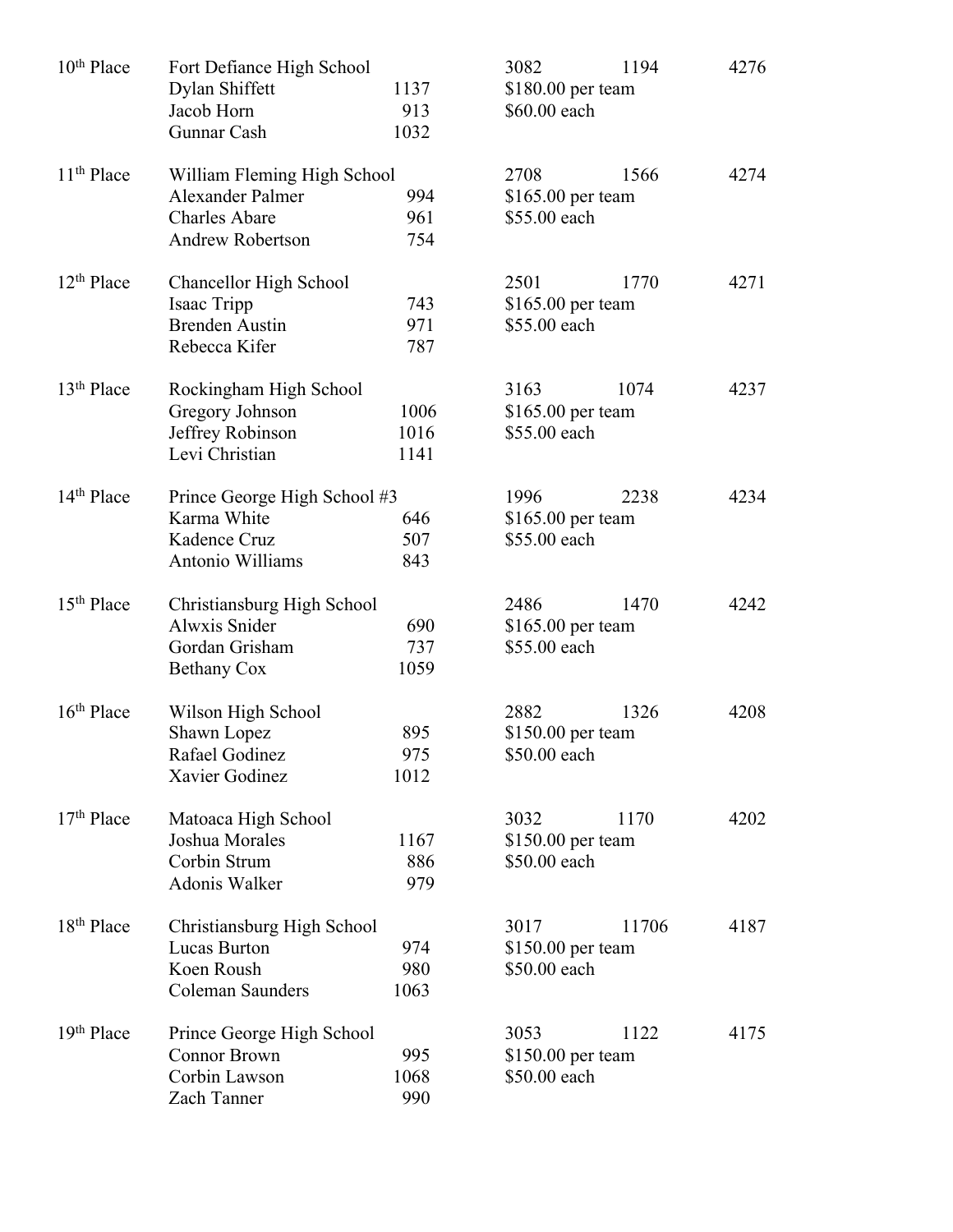| 20 <sup>th</sup> Place | Chesterfield County High School<br>Randy Richardson<br>Dakota Clark<br>David Shirley      | 1025<br>1064<br>940  | 3029<br>1134<br>\$150.00 per team<br>\$50.00 each |      | 4163                |
|------------------------|-------------------------------------------------------------------------------------------|----------------------|---------------------------------------------------|------|---------------------|
| 21 <sup>st</sup> Place | Home School<br>Romeo Itchon<br>Malachi Drumgole<br><b>Anthony Watson</b>                  | 839<br>781<br>930    | 2550<br>\$135.00 per team<br>\$45.00 each         | 1608 | 4158                |
| 22 <sup>nd</sup> Place | Riverbend High School<br>MacKenzie Morris<br>Ashlynn Mayhall<br>Devin Dorris              | 985<br>907<br>1192   | 3084<br>\$135.00 per team<br>\$45.00 each         | 1038 | 4122                |
| $23rd$ Place           | Christiansburg High School<br>Levi Roush<br>Madison Helvey<br>Emilee Horton.              | 1061<br>1090<br>1260 | 3411<br>$$135.00$ per team<br>\$45.00 each        | 708  | 4119                |
| 24 <sup>th</sup> Place | Wilson High School<br><b>Braylon Brooks</b><br>Evan Harlow<br><b>Colton Lavender</b>      | 1302<br>1087<br>1294 | 3683<br>\$135.00 per team<br>\$45.00 each         | 582  | 4115                |
| $25th$ Place           | <b>Staunton High School</b><br><b>Tyler Flory</b><br>Aidan Layman<br>Cole Boller-Pinkham  | 845<br>695<br>1206   | 2746<br>\$135.00 per team<br>\$45.00 each         | 1362 | 4108                |
| $26th$ Place           | Thomas Dale High School<br>Janaya Ward<br>Joshua Hickman<br>Lawanye Bland Jr              | 1059<br>1227<br>1059 | 3345<br>\$120.00 per team<br>\$40.00 each         | 762  | 4107                |
| $26th$ Place           | Colonial Heights High School<br><b>Leonard Draft</b><br>Victoria King<br>Kahlisha Kilgore | 918<br>840<br>651    | 2409<br>$$120.00$ per team<br>\$40.00 each        | 1698 | 4107                |
| $28th$ Place           | William Flemings High School<br><b>Nicholas Moses</b><br>Tanner Wright<br>Nick Hogan      | 1137<br>845<br>738   | 2720<br>$$120.00$ per team<br>\$40.00 each        | 1320 | 4040<br>$\mathbf 1$ |
| 29 <sup>th</sup> Place | Hidden Valley High School<br>William Holt<br>Landon Caldwell<br>Cayden Snellings          | 850<br>1100<br>1053  | 3003<br>$$120.00$ per team<br>\$40.00 each        | 1032 | 4035                |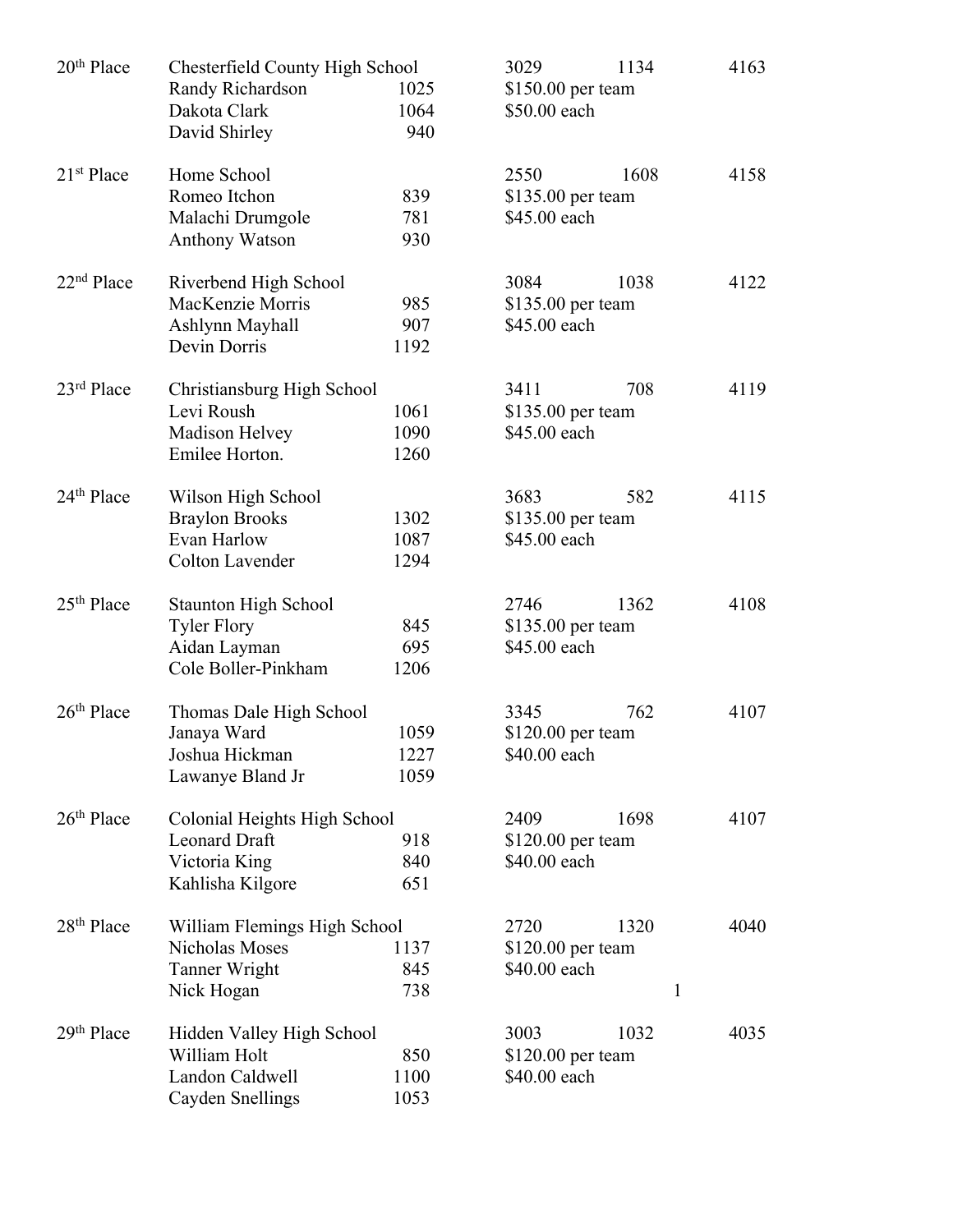| 30 <sup>th</sup> Place | Chesterfield County High School |       | 2878              | 1128               | 4006 |  |
|------------------------|---------------------------------|-------|-------------------|--------------------|------|--|
|                        | Jacj Terrett<br>1141            |       |                   | \$120.00 per team  |      |  |
|                        | Alexis Jackson                  | 967   | \$40.00 each      |                    |      |  |
|                        | Lillian Clark                   | 770   |                   |                    |      |  |
| 31 <sup>st</sup> Place | Lord Botetourt High School      |       | 2479              | 1518               | 3997 |  |
|                        | Cody Williams                   | 1064  |                   | $$120.00$ per team |      |  |
|                        | Daymier Manus                   | 599   | \$40.00 each      |                    |      |  |
|                        | Isaiah Board                    | 816   |                   |                    |      |  |
|                        | <b>Scratch Team</b>             |       |                   |                    |      |  |
| Place                  | School                          | Score | <b>Scr Total</b>  |                    |      |  |
| 1 <sup>st</sup> Place  | Christiansburg High School      |       | 3411              |                    |      |  |
|                        | Levi Roush                      | 1061  | \$600.00 per team |                    |      |  |
|                        | Madison Helvey                  | 1090  | \$200.00 each     |                    |      |  |
|                        | Emilee Horton.                  | 1260  |                   |                    |      |  |
| $2nd$ Place            | Thomas Dale High School         |       | 3345              |                    |      |  |
|                        | Janaya Ward                     | 1059  | \$450.00 per team |                    |      |  |
|                        | Joshua Hickman                  | 1227  | \$150.00 each     |                    |      |  |
|                        | Lawanye Bland Jr                | 1059  |                   |                    |      |  |
| 3 <sup>rd</sup> Place  | Prince George High School       |       | 3053              |                    |      |  |
|                        | <b>Connor Brown</b>             | 995   | \$300.00 per team |                    |      |  |
|                        | Corbin Lawson                   | 1068  | \$100.00 each     |                    |      |  |
|                        | Zach Tanner                     | 990   |                   |                    |      |  |
| 4 <sup>th</sup> Place  | Matoaca High School             |       | 3032              |                    |      |  |
|                        | Joshua Morales                  | 1167  | \$225.00 per team |                    |      |  |
|                        | Corbin Strum                    | 886   | \$75.00 each      |                    |      |  |
|                        | Adonis Walker                   | 979   |                   |                    |      |  |
| 5 <sup>th</sup> Place  | Hopewell High School            |       | 3001              |                    |      |  |
|                        | Demetrius Simms                 | 942   | \$195.00 per team |                    |      |  |
|                        | <b>Sincere Frederick</b>        | 1032  | \$65.00 each      |                    |      |  |
|                        | Jada Scott                      | 1027  |                   |                    |      |  |